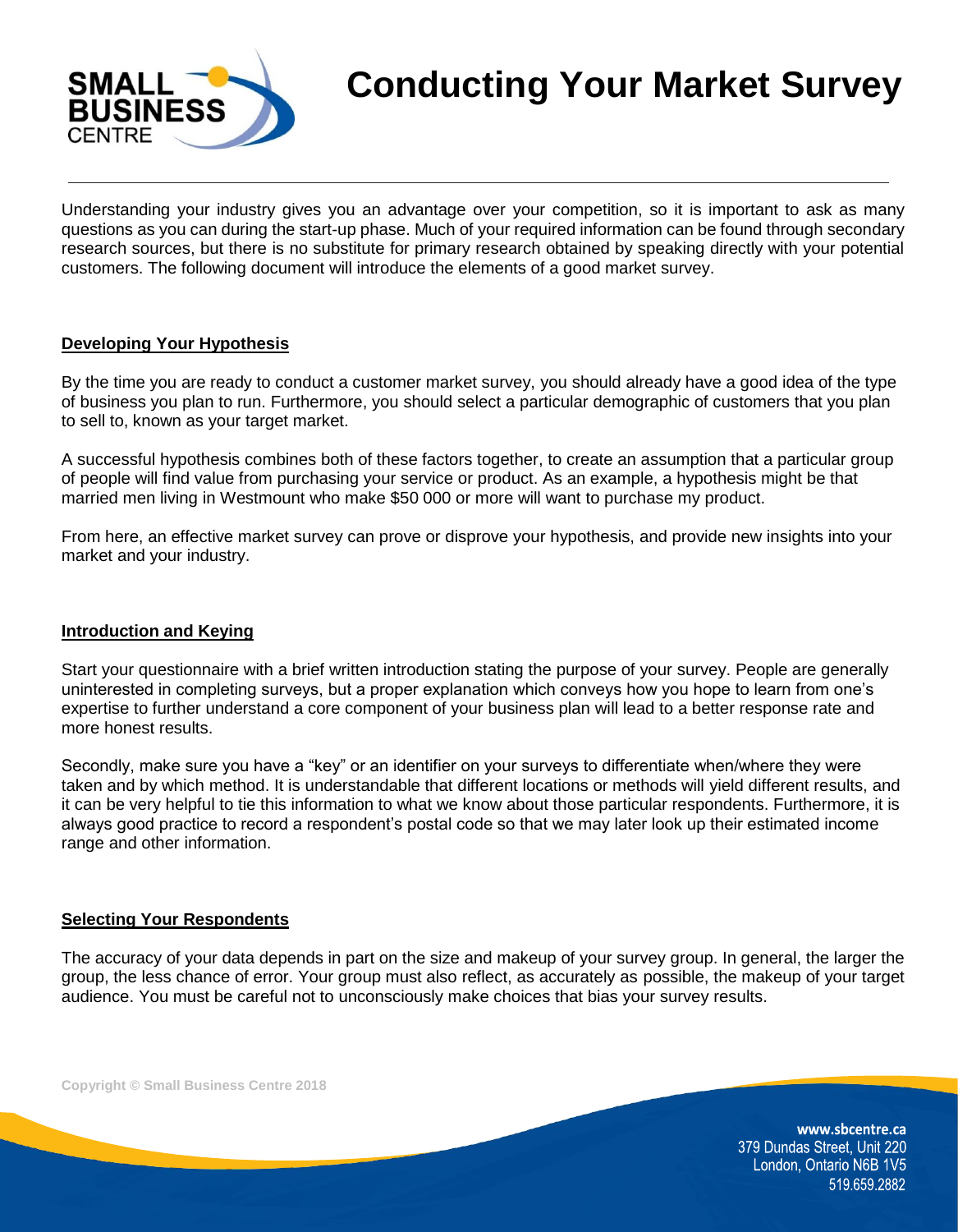## **Asking the Right Questions**

Three important elements of designing your survey are to make it the right length, develop clear and unambiguous questions, and avoid questions which lead respondents to particular answers. Utilizing these principles, we can ask respondents to answer in four different ways:

- Two-Choice
	- o Example: Do you drink coffee? ❑ Yes ❑ No
- Multiple-Choice
	- $\circ$  What community service organizations do you belong to? (Check all that apply)
		- ❑ Rotary ❑ Lions
		- ❑ Optimists
		- $\Box$  Other (list)

- Ranking
	- o How would you rate the flavor of our chicken sandwich? Excellent Very Good Fair Poor **Or** o How would you rate the service you received from your waiter? Poor Excellent 1 2 3 4 5 6 7 8 9 10
- Open-Ended

Open-ended questions are used when you need more information than you can get from the other three question types. Open-ended questions are generally used to get qualitative data, while the other three types generally yield quantitative data (you can tally or plot on a chart). Open-ended questions are often used to elicit detail about a previous two-choice, multiple-choice, or ranking questions. For example, after the question asking respondents about the community organizations they belong to, a questionnaire might ask:

• What prompted you to join this organization?

Any survey longer than five or six question will probably use several types of questions. There is no rule about how, when, or whether to mix question types, but in general a balanced, informative survey will include several types of questions. Often, a response to one question will automatically lead to another type of question. For example:

\_\_\_\_\_\_\_\_\_\_\_\_\_\_\_\_\_\_\_\_\_\_\_\_\_\_\_\_\_\_\_\_\_\_\_\_\_\_\_\_\_\_\_\_\_\_\_\_\_\_\_\_\_\_\_\_\_\_\_\_\_\_\_\_\_\_\_\_

*Two-choice* 1. Do you drink cola beverages? ❑ Yes ❑ No (if no, skip to question 4) *Multiple-choice* 2. Which cola is your favourite? (Please check only one) ❑ Coca-Cola ❑ Pepsi ❑ RC ❑ Other (list) \_\_\_\_\_\_\_\_\_\_\_\_\_\_\_\_\_\_\_\_\_\_\_\_\_\_\_\_\_\_\_\_\_\_\_

*Open-ended* 3. Why do you prefer this brand?